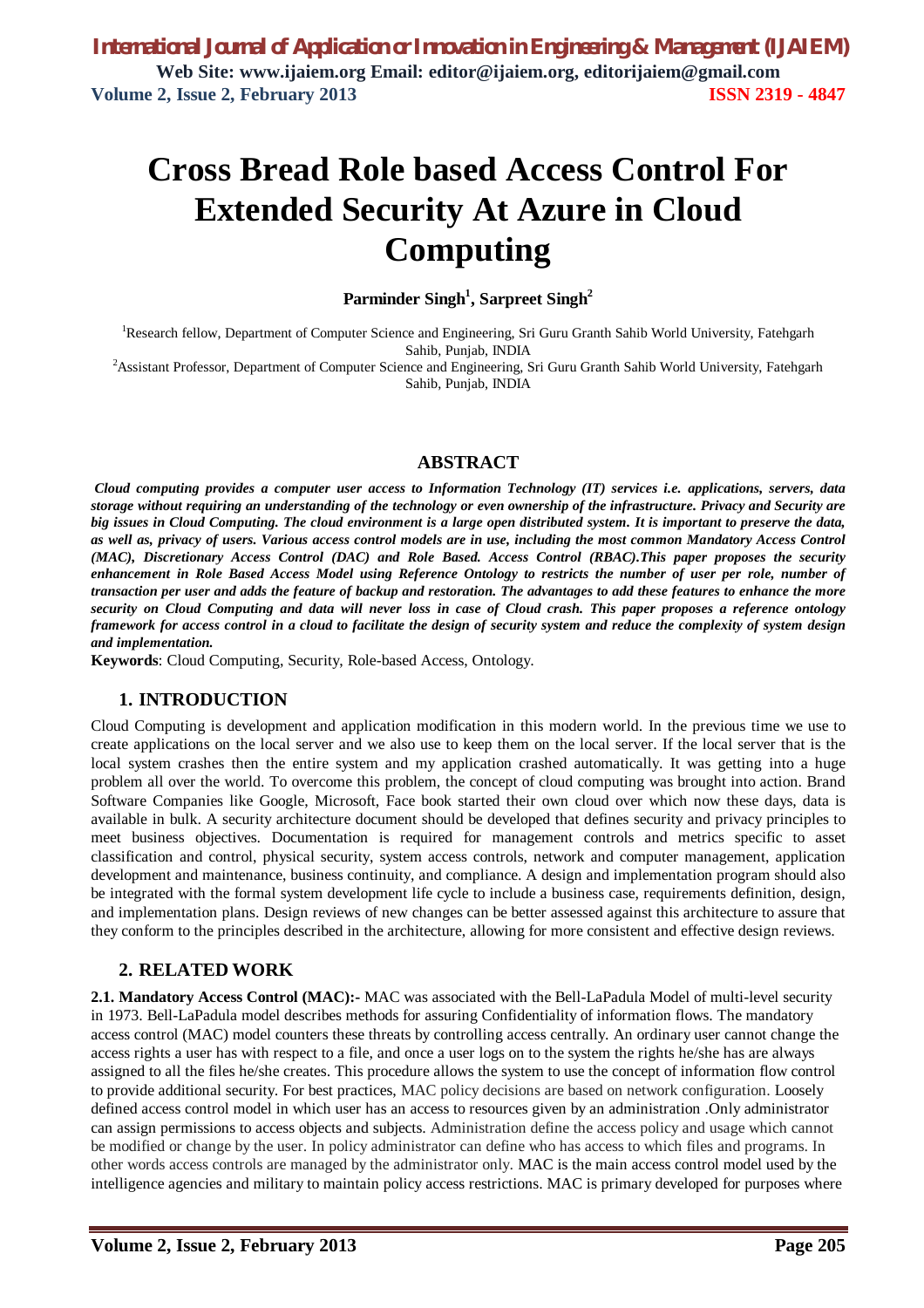# *International Journal of Application or Innovation in Engineering & Management (IJAIEM)* **Web Site: www.ijaiem.org Email: editor@ijaiem.org, editorijaiem@gmail.com Volume 2, Issue 2, February 2013 ISSN 2319 - 4847**

confidentiality is more important than integrity. MAC is considered a good model and straight forward for commercial system that operate in environment like financial institutions where risk of attack is high.

**2.2. Discretionary Access Control (DAC):-** At Discretionary Access Control (DAC) is a user-centric access control model in the sense that a file owner determines the permissions that are assigned to other users requiring access to the file. There is no central control so this model is easy to implement in a distributed applications on the Web. This model is based on the resource ownership. File Password might be a simple form of Discretionary Access Control (DAC), where password created by file owner requires accessing the file. In Linux, the permission to access the file is general form of DAC. DAC is controlled by the root/administrator or owner rather than being hard coded into the system**.** This model is implemented using Access Control List (ACL) associated with resource that identifies the user who can access the resources and authority the user is allowed in referencing the resource. This type of control is discretionary in the sense that subjects can manipulate it, because the owner of a resource, in addition to the security administrator, can identify with what authority who can access the resource. The main drawback of this model is that they fail to recognize the difference between computer programs and human users. To provide the safety analysis in DAC there is state transition system based meta-formalism control schemes and also presenting the algorithm for deciding safety with running time O (n3) in Graham-Denning scheme.

**2.3. Role Based Access Control (RBAC):-** RBAC in which permission are associated with roles and users are assigned to appropriate roles. Mandatory Access Control (MAC), Discretionary Access Control (DAC) proved to be problematic for distributed systems and managing the access to resources and system become hard so new access model is introduced known as Role Based Access Control (RBAC). Role Based Access Control (RBAC) using Reference Ontology describes a RBAC model using a role ontology for Multi-Tenancy architecture for specific domain. Ontology transformation algorithms are provided to compare the similarities of different ontology. It helps to reduce the complexity of system design and implementation.



Three primary rules are defined for RBAC:

1. Role assignment: A subject can exercise permission only if the subject has selected or been assigned a role.

2 .Role authorization: A subject's active role must be authorized for the subject. With rule 1 above, this rule ensures that users can take on only roles for which they are authorized.

3. Permission authorization: A subject can exercise permission only if the permission is authorized for the subject's active role.

# **3. PROBLEM FORMULATION**

Role-based access control (RBAC) is a Ontology and it is a combination of mandatory and discretionary access control. It is complete Architecture. In the role-based access control model, a role is typically a job function or authorization level that gives a user certain privileges with respect to a file and these privileges can be formulated in high level or low level languages. RBAC models are more flexible than their discretionary and mandatory counterparts because users can be assigned several roles and a role can be associated with several users. To Create a Architecture which can provide the users of this system an access control through which they can access the content of the system. The administrator of the system can be providing access control by the users of facility. And then RBAC system has been implemented. Our objective and motive is to create an Advance RBAC to enhance the security of entire application. Our objective may also include reducing the burden of administrator of the system. By contrast, with the RBAC approach, access privileges are handled by assigning permissions in a way that is meaningful, because every operation has a specific predefined meaning within the application. In an RBAC model, a user's role is not mutually exclusive of other roles for which the user already possesses membership. The challenge of RBAC is the contention between strong security and easier administration. A RBAC system has two phases in assigning a privilege to a user: in the first phase, the user is assigned one or more roles; and in the second phase, the roles are checked against the requested operations. In RBAC, permissions are associated with roles rather than users, thus separating the assignment of users to roles from the assignment of permissions to roles. Users acquire access rights by their roles, and they can be dynamically re-assigned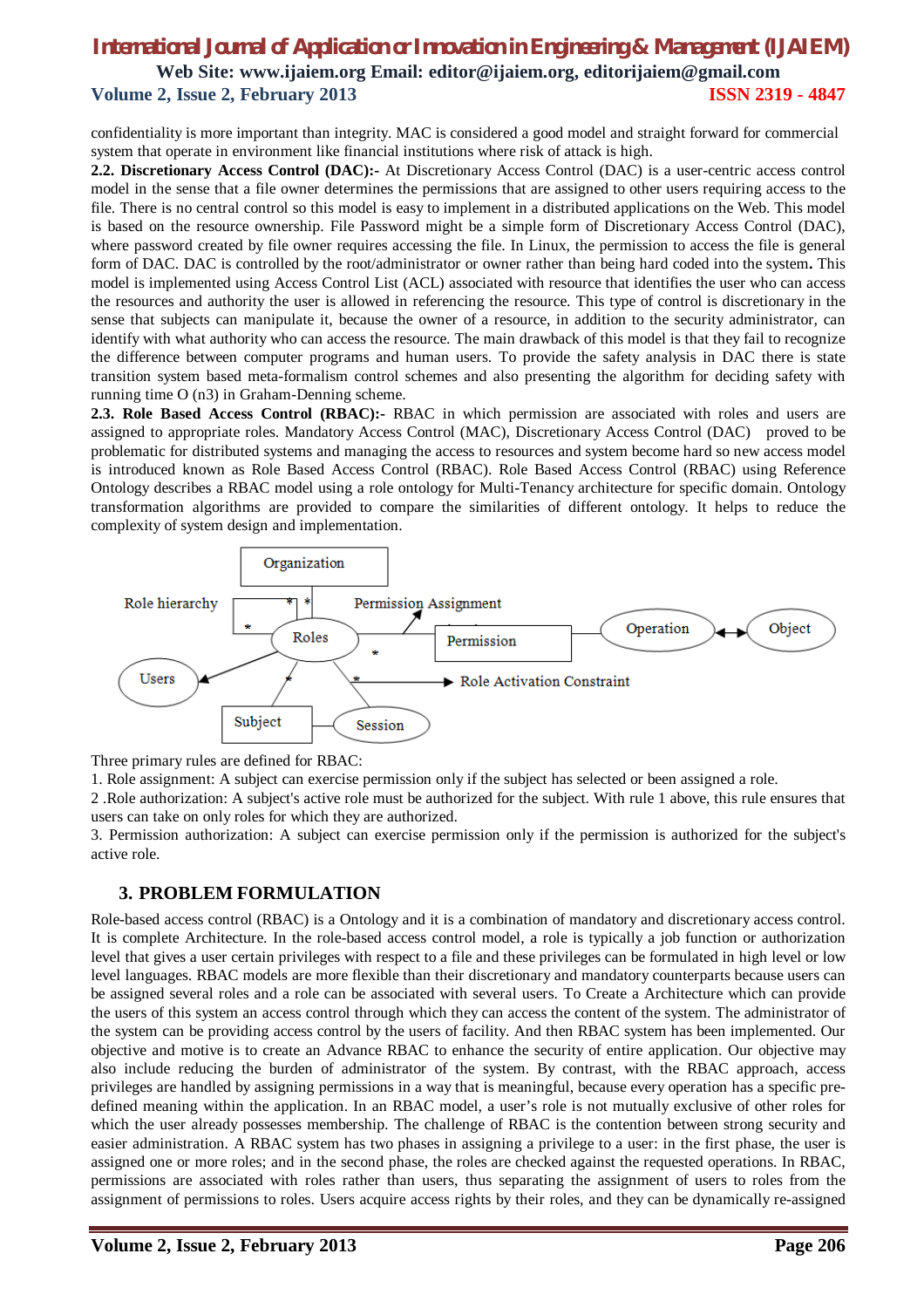# *International Journal of Application or Innovation in Engineering & Management (IJAIEM)* **Web Site: www.ijaiem.org Email: editor@ijaiem.org, editorijaiem@gmail.com Volume 2, Issue 2, February 2013 ISSN 2319 - 4847**

or removed from roles without changing the permissions associated with roles. The number of roles is typically much smaller than the number of users. Roles may have a hierarchical structure, and it reflects the organization's lines of authority and responsibility. Our strategy is to use RBAC model to control MTA in cloud. Intuitively, one may find that ontology information can be used to map users to roles and build up the role hierarchy. It proposes a reference ontology framework, in which users can search ontology database given a specific domain to find out relevant candidate role hierarchy templates, further get the corresponding policies associated with the templates to help with their own designs. The authorization to access a file relies on a set of rules that are specified formally and are used to decide which users have the permissions required to access a file. Permission allows a user to perform a number of well-defined operations on a file. For example, the security administrator of our collaborative web application can choose to schedule automatic virus checks with an anti virus application. In this way, the application gets assigned the privilege of scanning all the hard disks and memory on the computers on the network (system) with the aim of eliminating viral threats. Permissions imply a hierarchy of access rights and so users are assigned roles that define what permissions they can exercise and in what context. The MTA has increased the security risk due to the sharing of software, data and data schemas by multiple tenants. As these collocated tenants may be competitors, if the barriers between tenants are broken down, one tenant may access another tenant's data or interfere with their applications. The cloud providers are responsible for ensuring that one customer cannot break into another customer's data and applications. To overcome all this we can provide role-based access control (RBAC). An added drawback that RBAC faces is that roles can be assigned in ways that create conflicts that can open up loopholes in the access control policy. However, in the cloud, due to multi-tenancy architecture (MTA), data from multiple clients are stored and managed by the same software. When the software makes a mistake, potentially millions of clients may access private data of other clients. Furthermore, data stored in a cloud may be available to cloud administrators and they may access or modify data for their own benefits.

#### **3.1 Problem in current RBAC:-**

1. There is nothing mentioned in current RBAC that how many user would be their per Role. This may lead to a hacking environment. Suppose somebody hacks the role which we have generate [although cloud computing is very secure]. When the hacker user will try to access the content of the current RBAC, then normal RBAC will not restrict him from accessing the content because it allow to do so.

2. Suppose we have made some restriction over the generation of new ID of the specific role. Then also there is the possibility for the hacker to hack the existing ID and to hack the entire transaction. To overcome this problem we can put restriction of number of transaction per day. So that in any case if any existing Id gets hacked a minimum amount of damaged.

3. Third problem is that, RBAC concept sends data directly to the cloud computing sever, he never keeps a copy for any kind of backup or so. Suppose if administrator is creating something, he might make a mistake and the data could be in incorrect security format which again leads to the data security threat.

To overcome these problems, we can create "New Advance RBAC Architecture" system which a kind of Ontology which can keep a backup of the data which is getting send to the cloud server and to restrict the number of users per role. For this purpose we will have to implement security policies to a local cloud sever just to make sure that the data which is getting stored over the main cloud server has a backup for restoration, if something goes wrong, also if the number of users per role exceeds, the admin of the system should get a alarm or something so that he can come to know that security threats has attacked the system. New features for Advance RBAC are Limit over the number of user per role, Limit over the number of transaction per day or per hour, Keep backup data for restoration, Increase the security.

#### **3.2 Using Ontology For RBAC:-**

Ontology, a conceptual structure which contains knowledge in a domain and their relationships, provides useful and valuable information for cloud computing. It specifies a conceptualization of a domain in terms of concepts and their relationships, which is used to generate a commonly agreed vocabulary for information exchange without ambiguity. In general, according to the semantic in a specific domain, roles are defined as a combination of the official positions, job functions, and etc. For example, in an IT company, typical official positions could be that of the ordinary member, group manager, regional manager and etc. Functions represent the user's daily duties such as being a developer, testing engineer and etc. Additionally the organizational unit to which a user belongs is used as an access control criterion for certain applications.

# **4. RESULT & DISCUSSION**

The main purpose of this paper is to examine the Role-Based Access Control security model from a theoretical perspective. To make this possible, the basic theory needed to understand the model will be investigated and briefly discussed. The theoretical approach should, if possible, discussion an ontology that can be used to express the security relations for any system. Such an ontology should be able to describe access restrictions as well provide an abstraction from real systems. The specification for interoperation in distributed environment is introduced. The works include a definition of ontology to describe the concepts and a declaration of rules to explicit the relationship between concepts.